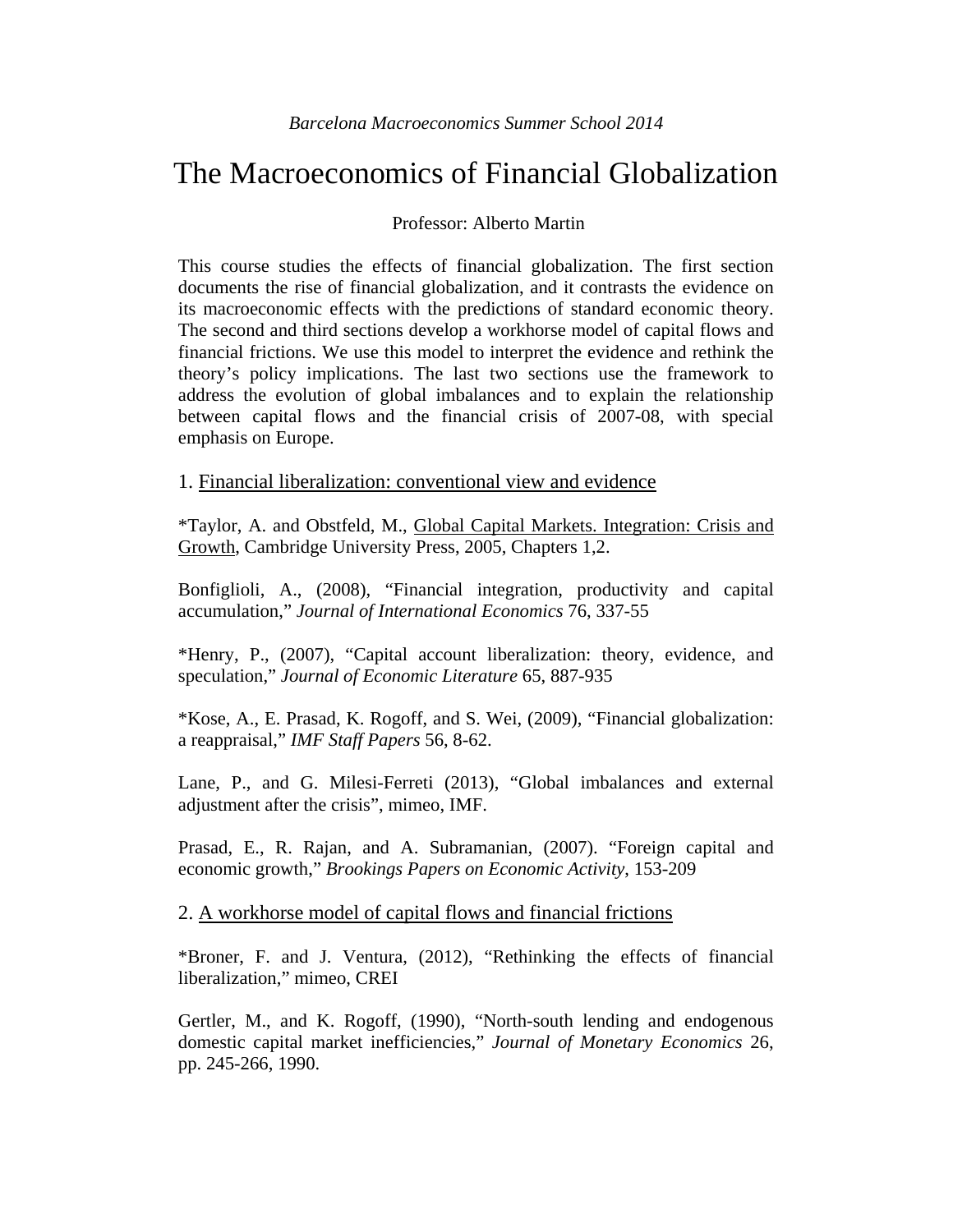\*Martin, A., and F. Taddei, (2012), "Capital flows and credit market imperfections: a tale of two frictions", forthcoming, *Journal of International Economics.* 

Matsuyama, K., (2004), "Financial market globalization, symmetry-breaking, and endogenous inequality of nations", *Econometrica* 72, 2004.

### 3. Crises and policy implications

\*Bianchi, J., (2010), "Credit externalities: macroeconomic effects and policy implications", American Economic Review, Papers and Proceedings, 100(2).

\*Caballero, R. and A. Krishnamurthy, (2001), "International and domestic collateral constraints in a model of emerging market crises," *Journal of Monetary Economics* 8 (3), pp. 513-548.

\*Calvo, G., A. Izquierdo and L. F. Mejía, (2004), "On the empirics of sudden stops: the relevance of balance-sheet effects," NBER Working paper No. 10520.

International Monetary Fund (2011), "Managing capital inflows: what tools to use?", Staff Discussion Note 11/06.

Korinek, A., (2011), "The New Economics of Prudential Capital Controls", *IMF Economic Review* 59, 523-561.

#### 4. Addressing global imbalances: the role of financial reform

\*Caballero, R., E. Farhi, and P. Gourinchas, (2008), "An equilibrium model of 'global imbalances' and low interest rates," *American Economic Review* 98, 358-93

\*Gourinchas, P., and O. Jeanne, (2012), "Capital flows to developing countries: the allocation puzzle," forthcoming, *Review of Economic Studies*.

Hsieh, C. and Klenow, P., (2009), "Misallocation and manufacturing TFP in China and India," *Quarterly Journal of Economics* 124, 1403-1448

Kalemli-Ozcan, S., L. Alfaro and V. Volosovych, (2012), "Sovereigns, Upstream Capital Flows and Global Imbalances", NBER working paper 17396.

\*Martin, A. and J. Ventura, (2012), "Financial reform and capital flows: insights from general equilibrium," mimeo, CREI.

\*Song, Z., K. Storesletten and F. Zilibotti, (2011), "Growing like China," *American Economic Review* 101, 196-233